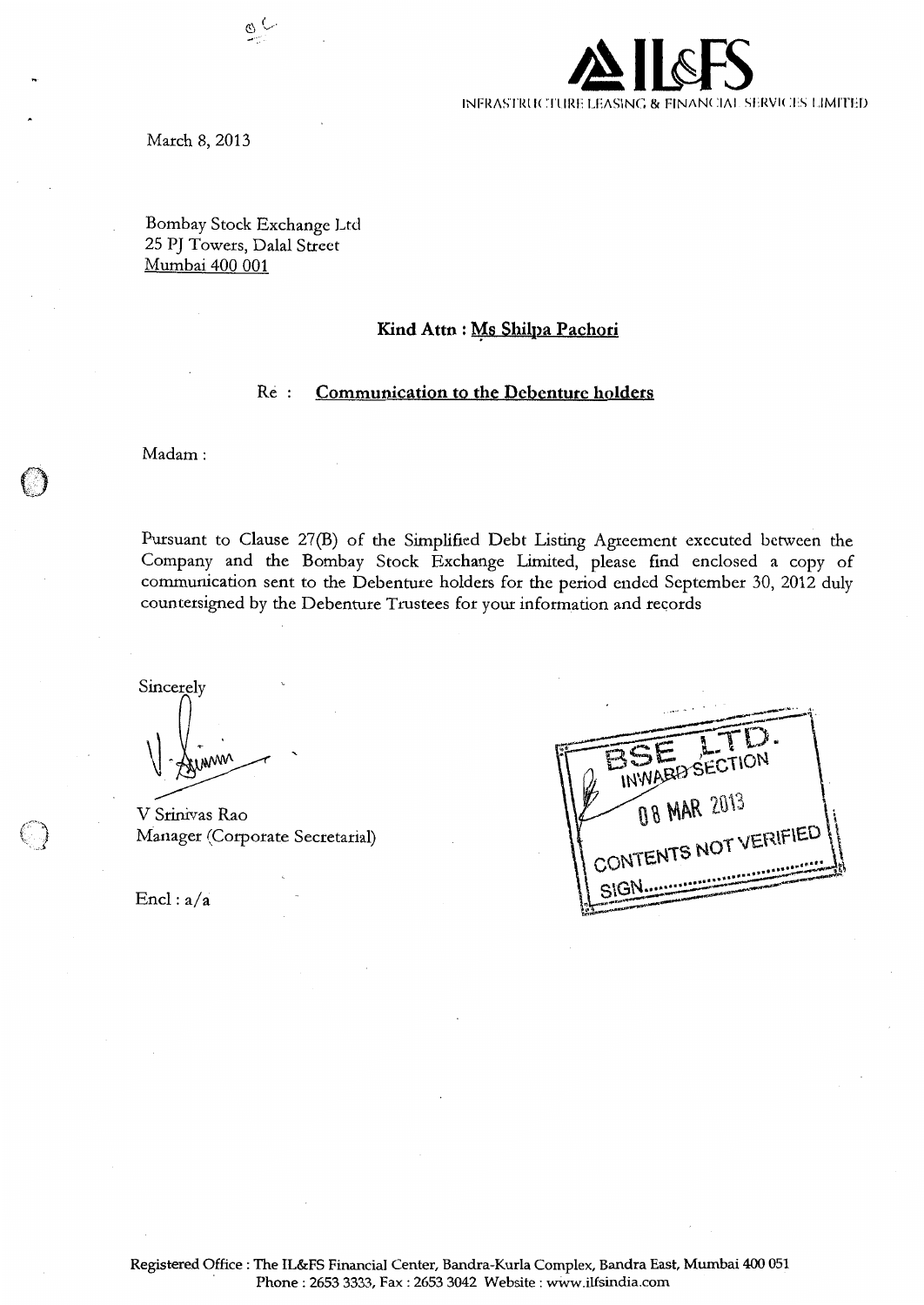

March 4, 2013

Dear Debentureholder :

As per the provisions of the Listing Agreement executed between Bombay Stock Exchange Limited (BSE) and the Company for listing of its Non-Convertible Debenture (NCDs) issued by the Company on BSE, we are providing herewith :

- (1) The Financial results of the Company for the six months period ended September 30, 2012 are enclosed as Annexure I
- (2) Credit Rating : The Company had been granted/ re-affirmed the following Credit Ratings during the period, April 2012 to September 30, 2012:
	- (a) Credit Analysis & Research Limited has assigned  $-$  CAREA1+ (A One Plus) for the short term borrowings of the Company by way of issue of debentures
	- (b) Credit Analysis & Research Limited has assigned (CARE)AAA for the long term borrowings of the Company by way of issue of debentures
	- (c) ICRA Limited has assigned (ICRA)AAA for the long term borrowings of the Company by way of issue of debentures
	- (d) ICRA Limited has assigned  $-$  ICRA  $A1+$  (A One Plus) for the short term borrowings of the Company by way of issue of debentures
	- (e) India Ratings & Research Private Limited *iformer/y Fitch Ratings India Private Limited)*  has assigned - AAA(Ind) for the long term borrowings of the Company by way of issue of debentures
- (3) The debt to equity ratio for the period ended September 30, 2012 is 2.43
- (4) The Asset Cover available for the period ended September 30, 2012 is 1.78 as per the Asset Cover as certified by M/s Deloitte Haskins & Sells, Chartered Accounts, Mumbai and Statutory Auditors of the Company





Registered Office : The IL&FS Financial Center, Bandra-Kurla Complex, Bandra East, Mumbai 400 Phone: 2653 3333, Fax: 2653 3042 Website: www.ilfsindia.com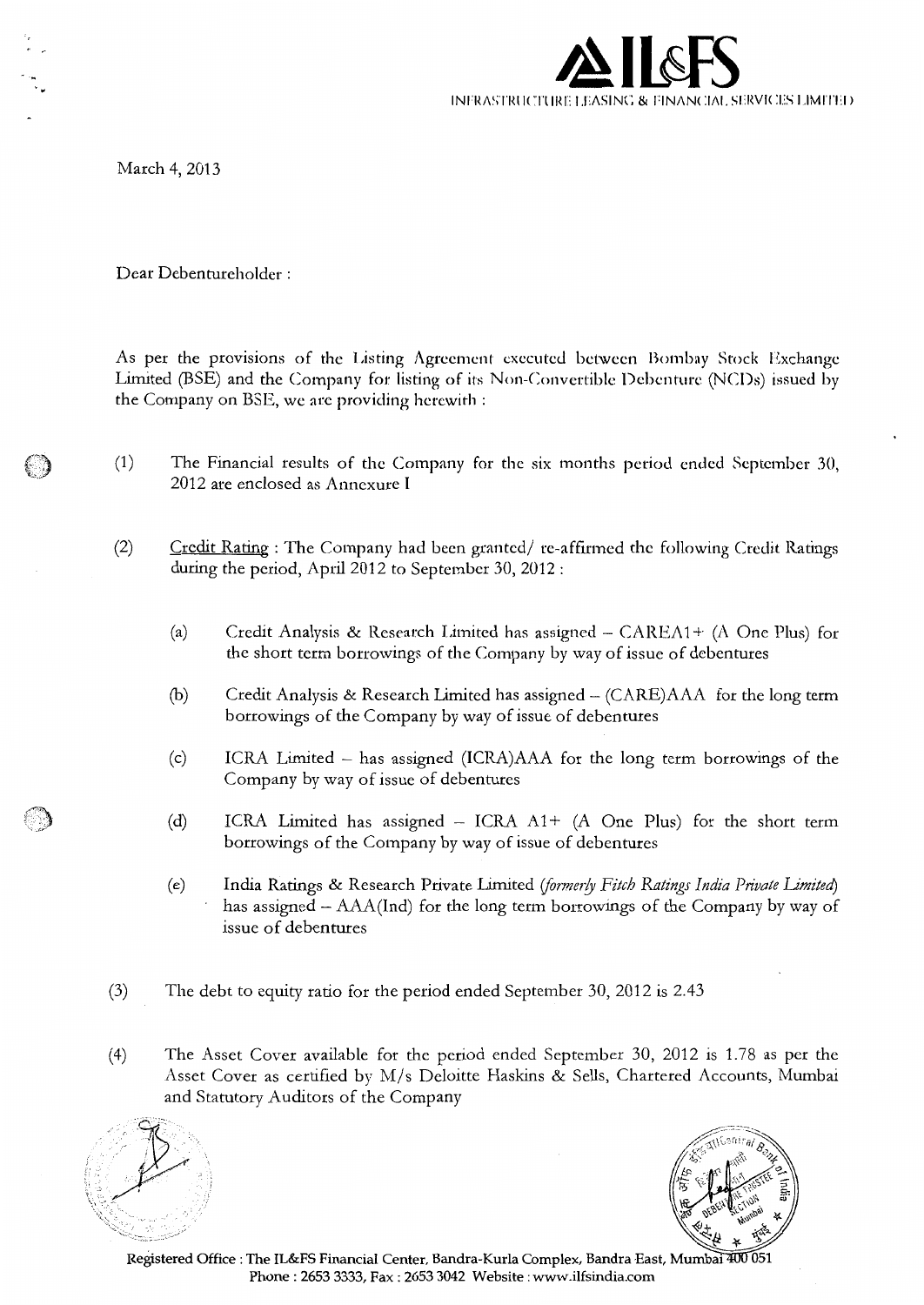

 $(5)$ We are enclosing a statement indicating the details of outstanding NCDs listed on BSE and their coupon payments due and payable for each of Series of NCDs as Annexure II. The Company has paid all the coupon payments and redemption amounts on their due dates

Sincerely

 $\bigcap$ 

For Infrastructure Leasing & Financial Services Ltd  $\sqrt{1 + \frac{1}{2}}$ Authorised Signatory

For Central Bank of India

TE VIICon िबेचर

Authorised Signatory

 $\overline{\phantom{a}}$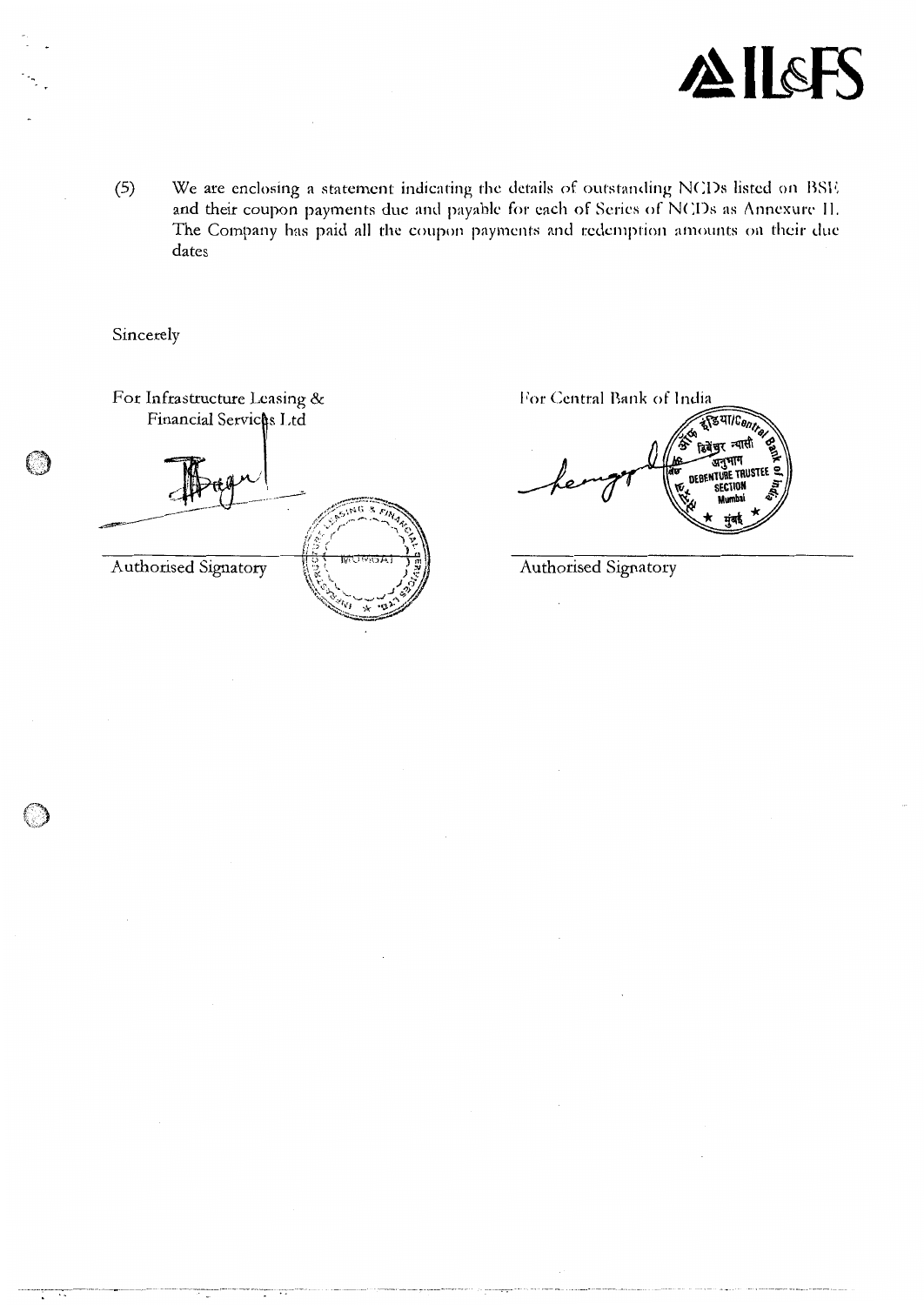ANNEXURE

義法

# Unaudited Financial Results for the half year ended September 30, 2012

|                                                                          |                          |                          |                              | (₹ in Lakhs)              |  |
|--------------------------------------------------------------------------|--------------------------|--------------------------|------------------------------|---------------------------|--|
|                                                                          | Half Year Ended          |                          | Figures for current          |                           |  |
| Particulars                                                              | 30-Sep-12<br>30-Sep-11   |                          | period ended 30-<br>$Sep-12$ | Year ended<br>31-Mar-2012 |  |
|                                                                          | (Unaudited)              | (Audited)                | (Unaudited)                  | (Audited)                 |  |
| 1. Interest / Income earned $(a)+(b)+(c)+(d)$                            | 71,209                   | 56,037                   | 71,209                       | 89,705                    |  |
| (a) Interest on advances                                                 | 17,052                   | 11,212                   | 17,052                       | 26,904                    |  |
| (b) Income on investments (Refer Note II)                                | 54,157                   | 44,825                   | 54,157                       | 62,801                    |  |
| (c) Interest on balances with Reserve Bank of India                      |                          |                          |                              |                           |  |
| and other inter bank funds<br>(d) Others                                 | $\mathcal{L}$            |                          |                              |                           |  |
|                                                                          |                          |                          |                              |                           |  |
| 2. Other Income                                                          | 10,027                   | 9,344                    | 10,027                       | 19,041                    |  |
|                                                                          |                          |                          |                              |                           |  |
| 3. Total Income $(1+2)$                                                  | 81,236                   | 65,381                   | 81,236                       | 108,746                   |  |
|                                                                          |                          |                          |                              |                           |  |
| 4. Interest & Finance Charges                                            | 32,176                   | 24,254                   | 32,176                       | 52,785                    |  |
| 5. Operating Expenses (i)+(ii)                                           | 11,759                   | 10,414                   | 11,759                       | 18,031                    |  |
| (i) Employees Cost                                                       | 6,419                    | 5,439                    | 6,419                        | 8,691                     |  |
| (ii) Other operating expenses (All items exceeding                       |                          |                          |                              |                           |  |
| 10% of the total expenditure excluding interest                          |                          |                          |                              |                           |  |
| expenditure may be shown separately)                                     | 5,340                    | 4,975                    | 5,340                        | 9,340                     |  |
| (a) Depreciation / Amortisation                                          | 606                      | 601                      | 606                          | 1,231                     |  |
| (b) Other expenses                                                       | 4,734                    | 4,374                    | 4,734                        | 8,109                     |  |
|                                                                          |                          |                          |                              |                           |  |
| 6. Total Expenditure (4+5) excluding provisions and                      |                          |                          |                              |                           |  |
| contingencies                                                            | 43,935                   | 34,668                   | 43,935                       | 70,816                    |  |
| 7. Operating Profit before Provisions and                                |                          |                          |                              |                           |  |
| Contingencies (3-6)                                                      | 37,301                   | 30,713                   | 37,301                       | 37,930                    |  |
|                                                                          |                          |                          |                              |                           |  |
| 8. Provisions (other than tax) and Contingencies                         |                          |                          |                              |                           |  |
| (Refer Note III )                                                        | 3,891                    | 3,934                    | 3,891                        | (5,031)                   |  |
|                                                                          |                          |                          |                              |                           |  |
| 9. Exceptional Items                                                     |                          |                          |                              |                           |  |
|                                                                          |                          |                          |                              |                           |  |
| 10. Profit (+) / Loss (-) from Ordinary Activities<br>before tax (7-8-9) |                          |                          |                              |                           |  |
|                                                                          | 33,410                   | 26,779                   | 33,410                       | 42,961                    |  |
| 11. Tax Expenses (Refer Note IV)                                         | 8,910                    | 4,390                    | 8,910                        | 8,215                     |  |
|                                                                          |                          |                          |                              |                           |  |
| 12. Net Profit (+) / Loss (-) from Ordinary Activities                   | 24,500                   | 22,389                   | 24,500                       | 34,746                    |  |
|                                                                          |                          |                          |                              |                           |  |
| 13. Extraordinary items (net of tax expenses)                            | $\overline{\phantom{a}}$ | $\overline{\phantom{a}}$ | $\overline{\phantom{a}}$     |                           |  |
| 14. Net Profit $(+)$ / Loss $(-)$ for the period $(12-13)$               | 24,500                   | 22,389                   | 24,500                       | 34,746                    |  |
|                                                                          |                          |                          |                              |                           |  |
| 15. Paid-up equity share capital (Face value of Rs.10                    |                          |                          |                              |                           |  |
| each) (Refer Note V)                                                     | 11,561                   | 11,424                   | 11,561                       | 11,547                    |  |
|                                                                          |                          |                          |                              |                           |  |
| 16. Reserves excluding Revaluation Reserves (as                          |                          |                          |                              |                           |  |
| per balance sheet of previous accounting year)                           |                          |                          |                              | 233,804                   |  |
|                                                                          |                          |                          |                              |                           |  |
| 17. Analytical Ratios                                                    |                          |                          |                              |                           |  |
| (i) Capital Ratio (Refer Note VI)                                        | 38.55                    | 46.91                    | 38.55                        | 41.79                     |  |
|                                                                          |                          |                          |                              |                           |  |
| (ii) Earnings Per Share (EPS)<br>- Basic EPS                             | 21.20                    | 19.61                    | 21.20                        | 30.34                     |  |
| - Diluted EPS                                                            | 20.63                    | 19.08                    | 20.63                        | 29.59                     |  |
| 27 F                                                                     |                          |                          |                              |                           |  |
| 18. NPA Ratios                                                           |                          |                          |                              |                           |  |
| (a) (i) Gross NPA                                                        |                          |                          |                              | $\overline{\phantom{a}}$  |  |
| (ii) Net NPA                                                             | $\overline{\phantom{a}}$ |                          |                              |                           |  |
| (b) (i) % of Gross NPA                                                   | 0.00%                    | 0.00%                    | 0.00%                        | $0.00\%$                  |  |
| (ii) % of Net NPA                                                        | 0.00%                    | 0.00%                    | 0.00%                        | $0.00\%$                  |  |
|                                                                          |                          |                          |                              |                           |  |
| 19 Return on Average Assets (Refer Note VII)                             | 2.48%                    | 2.61%                    | 2.48%                        | 3.96%                     |  |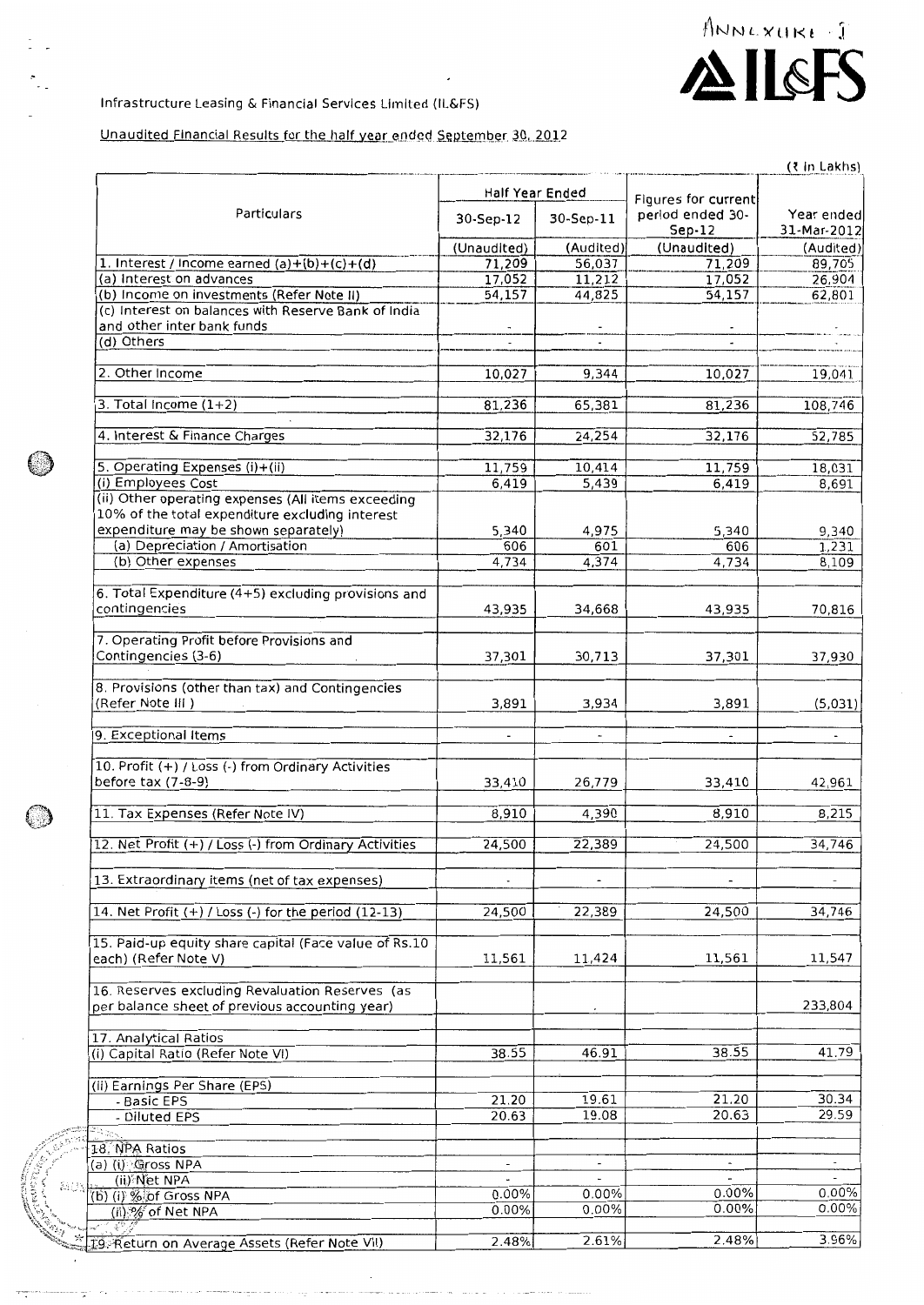

Notes

·.

- (I) The above financial results of the Company for the half year ended September 30, 2012 has been approved by the Committee of Directors, a Sub Committee of the Board of Directors on November 7, 2012. The Statutory Auditors have carried out a limited review of the Unaudited Financial result for the half year ended September 30, 2012
- (II) Income on Investments includes interest on investments, dividend income and profit on sale of investments
- (Ill) Provisions (other than tax) and Contingencies include the following :

 $(†$  in Lakhs)

|                                                                        | <b>Half Year ended</b>  | <b>FY 2012</b><br>(Audited) |          |
|------------------------------------------------------------------------|-------------------------|-----------------------------|----------|
|                                                                        | Sept' 12<br>(Unaudited) | Sept' 11<br>(Audited)       |          |
| <b>Provision for Contingencies</b>                                     | 3,500                   | 3,795                       | 8,500    |
| Contingency Provision<br>on<br>Standard Asset as<br><b>RBI</b><br>per  |                         |                             |          |
| Guidelines                                                             | 217                     | 99                          | 171      |
| Provision for investment<br>Valuation                                  |                         |                             | 10       |
| Reversal on account of Provision<br>for Investment Valuation           |                         |                             | (7, 275) |
| Written Back of Loan written off<br>in earlier year form Provision for |                         |                             |          |
| Contingencies                                                          |                         |                             | (6, 474) |
| Other amount written off                                               | 174                     | 40                          | 37       |
| Total                                                                  | 3,891                   | 3,934                       | (5,031)  |

(IV) Tax expense includes Provisions for current tax, deferred tax, wealth tax and MAT credit entitlement



*C)* 

(V) Paid up Equity Share Capital includes 2,725,824 Equity Shares of ₹ 10 each partly paid-up of  $\bar{x}$  1 each as at September 30, 2012 and September 30, 2011 as compared to 1,362,912 Equity shares as at March 31, 2012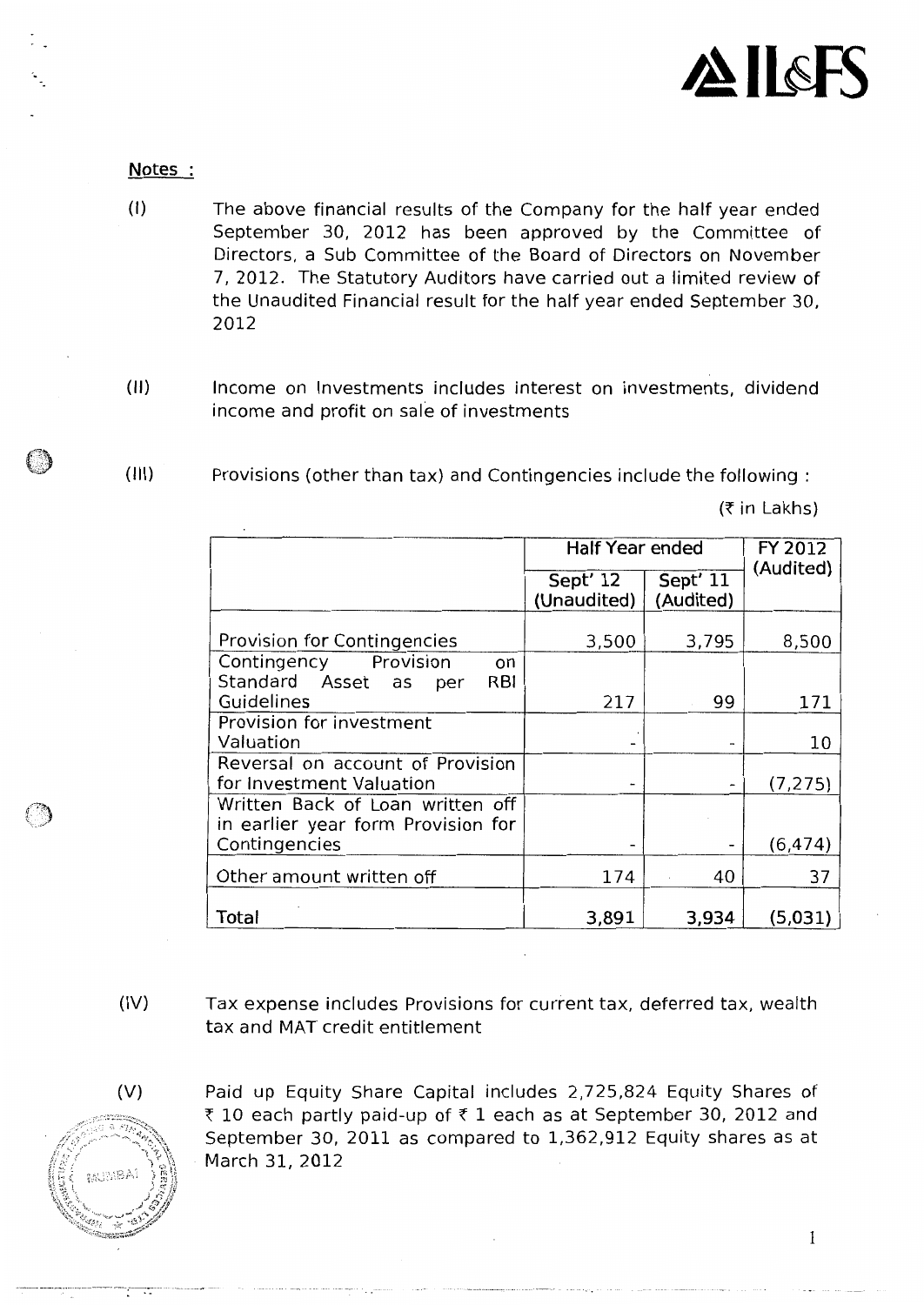

- (VI) The Company was registered as a Systemically Important Non Deposit Taking Non-Banking Finance Company (NBFC-ND-SI). The Reserve Bank of India (RBI) has issued a framework for Core Investment Company (CIC). The Company had applied with the RBI for registration as a Systemically Important Non Deposit Taking Core Investment Company (CIC-ND-SI). The RBI vide its letter dated September 11, 2012 has registered the Company as a CIC-ND-SI. The Company is required to maintain Capital Ratio and not Capital Adequacy Ratio as applicable to NBFC-ND-SI. The said ratios are not verified by the Statutory auditors
- (VII) Average of the opening and closing total assets for the period is considered as average assets for the computation of Return on Average Assets
- (VIII) The Company is in the business of providing financial services relating to the commercialisation of infrastructure. As such, all activities undertaken by the Company are incidental to the main business. There are no separate reportable business segments as per Accounting Standard 17 (AS-17) on "Segment Reporting"
- (IX) Figures for the previous year / period have been regrouped and reclassified wherever necessary



()

2